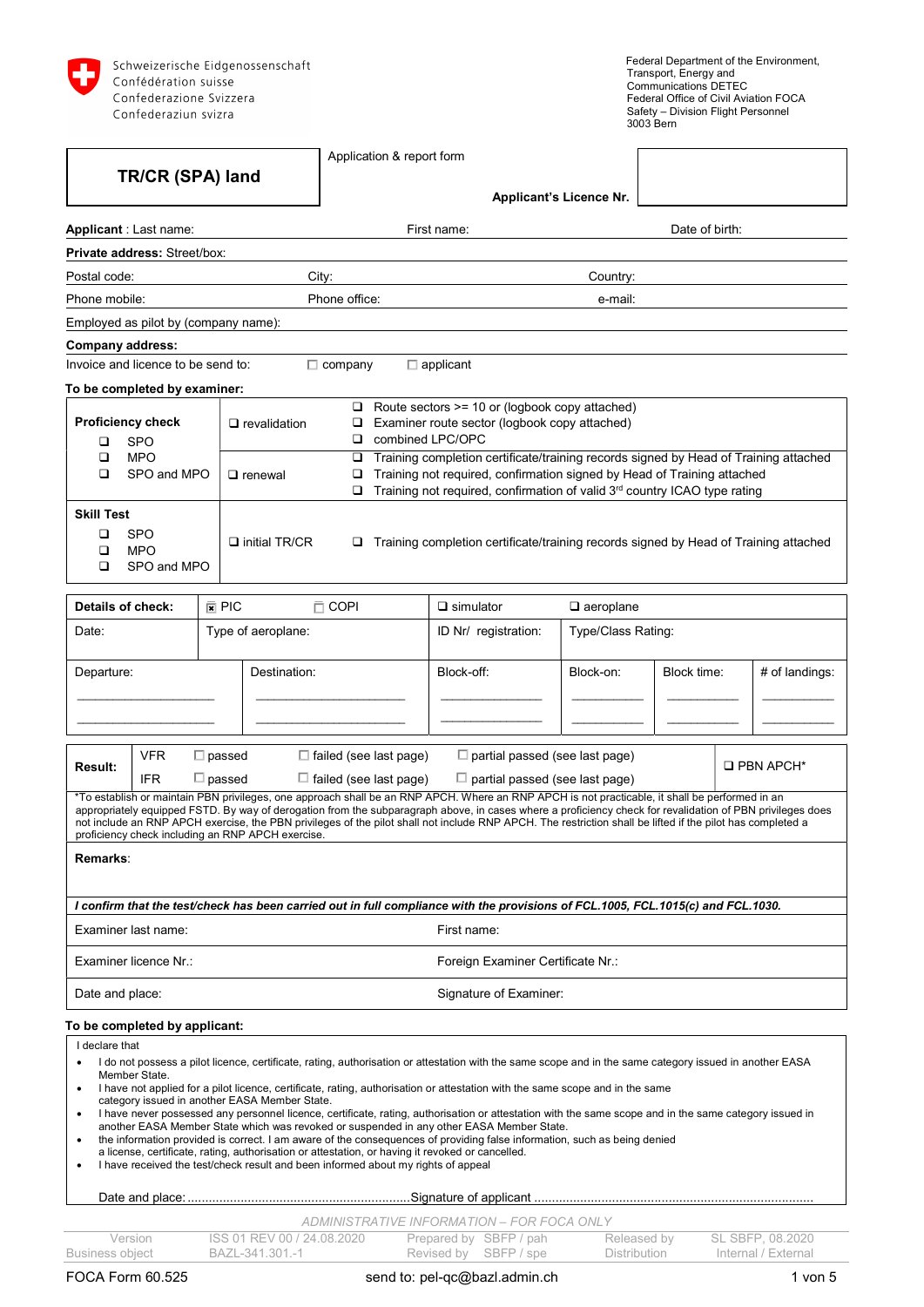

| Licence Nr. |  |
|-------------|--|
|             |  |

|    | Recommendation for the skill test/ proficiency check for renewal                                                                                                                |                                           |          |                                                                                           |                               |                                                                                                                                                                                                                                |                                                                                                                                                                                                                                |
|----|---------------------------------------------------------------------------------------------------------------------------------------------------------------------------------|-------------------------------------------|----------|-------------------------------------------------------------------------------------------|-------------------------------|--------------------------------------------------------------------------------------------------------------------------------------------------------------------------------------------------------------------------------|--------------------------------------------------------------------------------------------------------------------------------------------------------------------------------------------------------------------------------|
|    |                                                                                                                                                                                 |                                           |          | *) To fill in instructor's information if training with instructor acc. FCL.740(b)(2)(ii) |                               |                                                                                                                                                                                                                                |                                                                                                                                                                                                                                |
|    |                                                                                                                                                                                 |                                           |          |                                                                                           |                               |                                                                                                                                                                                                                                |                                                                                                                                                                                                                                |
|    |                                                                                                                                                                                 |                                           |          |                                                                                           |                               |                                                                                                                                                                                                                                |                                                                                                                                                                                                                                |
|    |                                                                                                                                                                                 |                                           |          |                                                                                           |                               |                                                                                                                                                                                                                                |                                                                                                                                                                                                                                |
|    |                                                                                                                                                                                 |                                           |          |                                                                                           |                               |                                                                                                                                                                                                                                |                                                                                                                                                                                                                                |
|    | Details of conditions: instruction and flying experience before skill test                                                                                                      |                                           |          |                                                                                           |                               |                                                                                                                                                                                                                                |                                                                                                                                                                                                                                |
| a) | Pilot licence                                                                                                                                                                   | $\Box$ PPL(A) $\Box$ CPL(A) $\Box$ ATPL(A |          |                                                                                           |                               |                                                                                                                                                                                                                                |                                                                                                                                                                                                                                |
| b) | <b>EASA Medical class</b>                                                                                                                                                       | $\Box$ 2                                  | $\Box$ 1 | $\Box$ IR                                                                                 |                               | valid until:                                                                                                                                                                                                                   |                                                                                                                                                                                                                                |
| C) | Theoretical examination for TR/CR                                                                                                                                               |                                           |          |                                                                                           |                               |                                                                                                                                                                                                                                | date: $\qquad \qquad$                                                                                                                                                                                                          |
| d) | Commencement of type/ class rating course (The applicant shall pass the skill test within a period of 6 months<br>after commencement of the type/ class rating training course) |                                           |          |                                                                                           |                               |                                                                                                                                                                                                                                | date: $\qquad \qquad$                                                                                                                                                                                                          |
| e) | Flight instruction for class / type rating according an approved syllabus                                                                                                       |                                           |          |                                                                                           |                               |                                                                                                                                                                                                                                |                                                                                                                                                                                                                                |
|    | A aircraft                                                                                                                                                                      |                                           |          |                                                                                           |                               | hours: the contract of the contract of the contract of the contract of the contract of the contract of the contract of the contract of the contract of the contract of the contract of the contract of the contract of the con |                                                                                                                                                                                                                                |
|    | FFS full flight simulator                                                                                                                                                       | Level:__________________                  |          |                                                                                           | EASA ID no: _________________ |                                                                                                                                                                                                                                |                                                                                                                                                                                                                                |
|    | FTD flight training device                                                                                                                                                      | Level: <b>Example 2019</b>                |          |                                                                                           | EASA ID no:                   | hours:                                                                                                                                                                                                                         |                                                                                                                                                                                                                                |
|    | FNPT flight navigation procedure trainer                                                                                                                                        | Level: <b>Example 2019</b>                |          |                                                                                           | EASA ID no: _________________ | : hours:                                                                                                                                                                                                                       |                                                                                                                                                                                                                                |
| f) | If instruction is done for the first MEP(A)                                                                                                                                     |                                           |          |                                                                                           |                               |                                                                                                                                                                                                                                |                                                                                                                                                                                                                                |
|    | Flight experience as PIC(A)                                                                                                                                                     |                                           |          |                                                                                           | (MNM 70 HR)                   | hours: 1                                                                                                                                                                                                                       |                                                                                                                                                                                                                                |
|    | Dual flight instruction normal conditions                                                                                                                                       |                                           |          |                                                                                           | (MNM 2:30 HR)                 | hours:                                                                                                                                                                                                                         |                                                                                                                                                                                                                                |
|    | Dual flight instruction in engine failure procedures/asymmetric flight                                                                                                          |                                           |          |                                                                                           | (MNM 3.30 HR)                 | hours:                                                                                                                                                                                                                         |                                                                                                                                                                                                                                |
| g) | Additionally for the first High Performance Aircraft                                                                                                                            |                                           |          |                                                                                           |                               |                                                                                                                                                                                                                                |                                                                                                                                                                                                                                |
|    | Flight experience as PIC(A)                                                                                                                                                     |                                           |          |                                                                                           | (MNM 200 HR)                  |                                                                                                                                                                                                                                |                                                                                                                                                                                                                                |
|    | ATPL theory passed or                                                                                                                                                           |                                           |          |                                                                                           |                               |                                                                                                                                                                                                                                | date: $\qquad \qquad$                                                                                                                                                                                                          |
|    | <b>HPA</b> course                                                                                                                                                               | Part VFR completed                        |          |                                                                                           |                               |                                                                                                                                                                                                                                |                                                                                                                                                                                                                                |
|    |                                                                                                                                                                                 | Part IFR completed                        |          |                                                                                           |                               |                                                                                                                                                                                                                                | date: ________                                                                                                                                                                                                                 |
| h) | For holders of an IR SEP(A) to obtain IR MEP(A)                                                                                                                                 |                                           |          |                                                                                           |                               |                                                                                                                                                                                                                                |                                                                                                                                                                                                                                |
|    | Flight instruction in IR in MEP                                                                                                                                                 |                                           |          |                                                                                           | (MNM 5 HR)                    | hours: <u>______</u>                                                                                                                                                                                                           |                                                                                                                                                                                                                                |
|    | of which in FFS or FNPTII                                                                                                                                                       |                                           |          |                                                                                           | (MAX 3 HR)                    | hours:                                                                                                                                                                                                                         |                                                                                                                                                                                                                                |
| i) | Additionally for the first class or type rating in MPO                                                                                                                          |                                           |          |                                                                                           |                               |                                                                                                                                                                                                                                |                                                                                                                                                                                                                                |
|    | MCC(A)                                                                                                                                                                          |                                           |          |                                                                                           |                               |                                                                                                                                                                                                                                | date: experience and all the set of the set of the set of the set of the set of the set of the set of the set of the set of the set of the set of the set of the set of the set of the set of the set of the set of the set of |
|    | <b>Advanced UPRT</b>                                                                                                                                                            |                                           |          |                                                                                           |                               | date:                                                                                                                                                                                                                          |                                                                                                                                                                                                                                |

A copy of the relevant logbook pages (flight experience & FSTD pages) showing the confirmed completion of the flight instruction must be attached to this form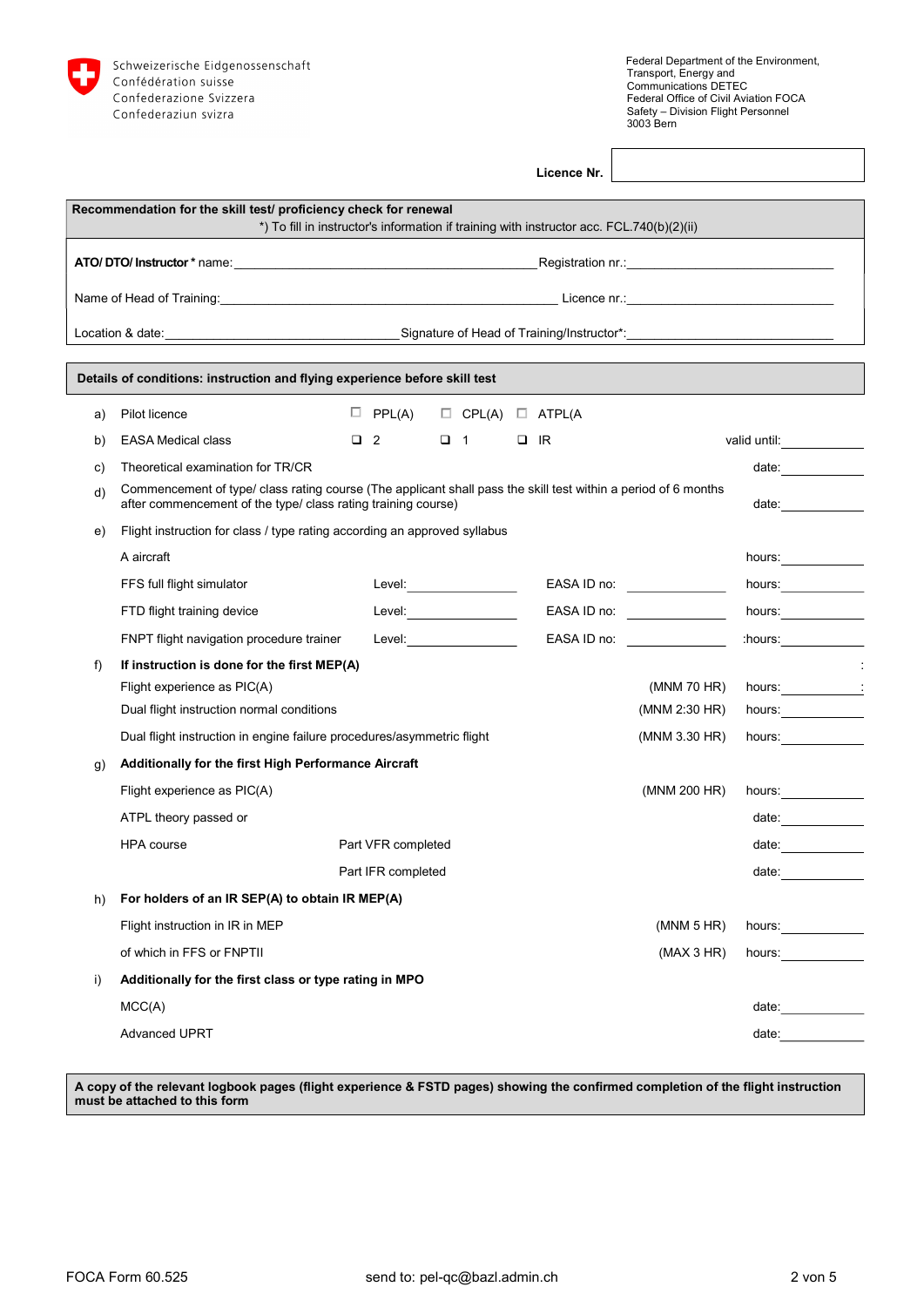

Licence Nr.

| <b>Section 0</b>            | <b>Examination of theoretical</b><br>knowledge                                                          |   | bessed | failed |                          |                             | Section 3 A.                                         | E    |
|-----------------------------|---------------------------------------------------------------------------------------------------------|---|--------|--------|--------------------------|-----------------------------|------------------------------------------------------|------|
| Examiner<br>initials        |                                                                                                         | м | □      | 旧      |                          | 3A.1                        | Flight plan,                                         |      |
|                             |                                                                                                         |   |        |        |                          | 3A.2                        | Maintenanc                                           |      |
|                             |                                                                                                         |   |        |        |                          | 3A.3                        | Orientation,                                         |      |
|                             | <b>Section 1. Departure</b>                                                                             |   | passed | failed | n/a                      | 3A.4                        | Use of radio                                         |      |
| 1.1.                        | Pre-flight including:<br>Documentation, mass and balance, weather                                       |   | п      |        | п                        | 3A.5                        | Flight mana<br>including fue                         |      |
|                             | briefing, NOTAM                                                                                         |   |        |        |                          | 3A.6                        | ATC liaison                                          |      |
| 1.2.                        | Pre-start checks, external/internal                                                                     | М |        |        | *⊡                       |                             | Note: section 3A shall be                            |      |
|                             | Engine starting:                                                                                        |   |        |        |                          |                             | VFR only, when the requi<br>the previous 12 months h |      |
| 1.3.                        | Normal<br><b>Malfunctions</b>                                                                           | м | □      |        | ۰Ē                       | <b>Examiner</b><br>initials |                                                      |      |
| 1.4.                        | Taxiinq                                                                                                 | M |        |        | ťГ                       |                             |                                                      |      |
| 1.5.                        | Pre-departure checks:<br>Engine run-up (if applicable)                                                  | м | п      |        | *□                       |                             |                                                      |      |
| 1.6.                        | Take - off procedure:<br>Normal with Flight Manual flap settings<br>Crosswind (if conditions available) | м | п      | п      | *□                       |                             | Section 3 B.                                         | - 11 |
|                             | Climbing:                                                                                               |   |        |        |                          | 3B.1.                       | (*) Departure                                        |      |
| 1.7.                        | Vx/Vv                                                                                                   | М | п      | □      | $\overline{\phantom{a}}$ | 3B.2.                       | (*) Enroute I                                        |      |
|                             | Turns onto headings<br>I evel off                                                                       |   |        |        |                          | 3B.3.                       | (*) Holding F                                        |      |
| 1.8.                        | ATC liaison - Compliance, R/T procedures                                                                |   |        |        |                          |                             | (*) 3D opera                                         |      |
| <b>Examiner</b><br>initials | * if n/a, a justification is needed under "remarks" on page one of this form                            |   |        |        |                          | 3B.4.                       | higher minin<br>procedure (a<br>approach se          |      |
|                             |                                                                                                         |   |        |        |                          |                             |                                                      |      |

|                      | Section 2. Airwork (VMC)                                                                                                                                                      |   | passed | ailed | n/a                      | 3B.6.                | $(*)$ Flight exe<br>of the compa<br>Rate 1 turns<br>Recovery fro |
|----------------------|-------------------------------------------------------------------------------------------------------------------------------------------------------------------------------|---|--------|-------|--------------------------|----------------------|------------------------------------------------------------------|
|                      | Straight and level flight at various airspeeds<br>including flight at                                                                                                         |   |        |       |                          | 3B.7.                | (*) Failure of                                                   |
| 2.1.                 | critically low airspeed with and without flaps.<br>(including approach                                                                                                        |   | П      |       | □                        | 3B.8.                | <b>ATC</b> liaison                                               |
|                      | to VMCA when applicable)                                                                                                                                                      |   |        |       |                          |                      | * if n/a, a justification is n                                   |
| 2.2.                 | Steep turns (360° left and right at 45° bank)                                                                                                                                 | M | Е      |       | $\overline{\phantom{a}}$ | Examiner<br>initials |                                                                  |
|                      | Stalls and recovery:                                                                                                                                                          |   |        |       |                          |                      |                                                                  |
| 2.3.                 | i) clean stall<br>ii) Approach to stall in descending turn with<br>bank with approach configuration and power<br>iii) Approach to stall in landing configuration and<br>power | М | □      |       | $\star \Box$             |                      | <b>Section 4. Arriva</b>                                         |
|                      | iv) Approach to stall, climbing turn with take-off                                                                                                                            |   |        |       |                          | 4.1.                 | Aerodrome a                                                      |
|                      | flap and climb power (single engine aeroplane                                                                                                                                 |   |        |       |                          | 4.2.                 | Normal land                                                      |
|                      | only)                                                                                                                                                                         |   |        |       |                          | 4.3.                 | Flapless lan                                                     |
| 2.4.                 | Handling using autopilot and flight director (may<br>be conducted in section 3), if applicable                                                                                | M | П      | П     | *□                       | 4.4.                 | Crosswind la                                                     |
| 2.5.                 | ATC liaison - Compliance, R/T procedures                                                                                                                                      |   | г      |       |                          | 4.5.                 | Approach ar<br>to 2000' abc                                      |
|                      | * if n/a, a justification is needed under "remarks" on page one of this form                                                                                                  |   |        |       |                          |                      | aeroplane o                                                      |
| Examiner<br>initials |                                                                                                                                                                               |   |        |       |                          | 4.6.                 | Go-around fi                                                     |
|                      |                                                                                                                                                                               |   |        |       |                          |                      | $\mathbf{r}$ and $\mathbf{r}$ and $\mathbf{r}$                   |

|                      | Section 3 A.<br><b>Enroute procedures VFR</b>                                                                                                                                                                 | passed | failed | n/a |
|----------------------|---------------------------------------------------------------------------------------------------------------------------------------------------------------------------------------------------------------|--------|--------|-----|
| 3A.1                 | Flight plan, dead reckoning and map reading                                                                                                                                                                   |        |        | Τ   |
| 3A.2                 | Maintenance of altitude, heading and speed                                                                                                                                                                    |        | L.     | □   |
| 3A.3                 | Orientation, timing and revision of ETAs                                                                                                                                                                      |        |        | L   |
| 3A.4                 | Use of radio navigation aids (if applicable)                                                                                                                                                                  |        | L      |     |
| 3A.5                 | Flight management (flight log, routine checks)<br>including fuel, systems and icing)                                                                                                                          |        |        | □   |
| 3A.6                 | ATC liaison - Compliance, R/T procedures                                                                                                                                                                      |        |        | г   |
|                      | Note: section 3A shall be completed to revalidate a type or multi-engine class rating,<br>VFR only, when the required experience of 10 route sectors within<br>the previous 12 months has not been completed. |        |        |     |
| Examiner<br>initials |                                                                                                                                                                                                               |        |        |     |

|                      | Section 3 B.<br>Instrument flight                                                                                                                                                    |   | bassed                   | ailed | n/a                      |  |
|----------------------|--------------------------------------------------------------------------------------------------------------------------------------------------------------------------------------|---|--------------------------|-------|--------------------------|--|
| 3B.1.                | (*) Departure IFR                                                                                                                                                                    | м | ×                        |       | *□                       |  |
| 3B.2.                | (*) Enroute IFR                                                                                                                                                                      | м | L                        |       | $\overline{\phantom{a}}$ |  |
| 3B.3.                | $\left  \right  ^{*}$ ) Holding Procedures                                                                                                                                           | м | $\overline{\phantom{a}}$ |       | *□                       |  |
| 3B.4.                | (*) 3D operations to DH/A of 200 ft or to<br>higher minima if required by the approach<br>procedure (autopilot may be used to the final<br>approach segment vertical path intercept) | м | □                        | П     | ∗⊏                       |  |
| 3B.5.                | (*) 2D CDFA operations to DA/MDA                                                                                                                                                     | м |                          | □     | ∗⊟                       |  |
| 3B.6.                | (*) Flight exercises including simulated failure<br>of the compass and attitude indicator:<br>Rate 1 turns<br>Recovery from unusual attitudes                                        | м | п                        | г     | ∗⊓                       |  |
| 3B.7.                | $\left  \left( \right. ^{\ast }\right)$ Failure of localizer or glideslope                                                                                                           |   | L                        |       | L                        |  |
| 3B.8.                | ATC liaison - Compliance - R/T procedures                                                                                                                                            |   |                          |       |                          |  |
|                      | * if n/a, a justification is needed under "remarks" on page one of this form                                                                                                         |   |                          |       |                          |  |
| Examiner<br>initials |                                                                                                                                                                                      |   |                          |       |                          |  |

|                      | Section 4. Arrival and landings                                                                             |   | passed | failed | n/a      |  |
|----------------------|-------------------------------------------------------------------------------------------------------------|---|--------|--------|----------|--|
| 4.1.                 | Aerodrome arrival procedure                                                                                 | M |        |        | $^\star$ |  |
| 4.2.                 | Normal landing                                                                                              | M |        |        | $\star$  |  |
| 4.3.                 | Flapless landing                                                                                            | М |        |        |          |  |
| 4.4.                 | Crosswind landing (if suitable conditions)                                                                  |   |        |        |          |  |
| 4.5.                 | Approach and landing with idle power from up<br>to 2000' above the runway (single engine<br>aeroplane only) |   | Е      |        |          |  |
| 4.6.                 | Go-around from minimum height                                                                               | М |        |        | ∗Г       |  |
| 4.7.                 | Night go-around and landing (if applicable)                                                                 |   |        |        |          |  |
| 4.8.                 | ATC liaison - Compliance - R/T procedures                                                                   |   |        |        |          |  |
|                      | * if n/a, a justification is needed under "remarks" on page one of this form                                |   |        |        |          |  |
| Examiner<br>initials |                                                                                                             |   |        |        |          |  |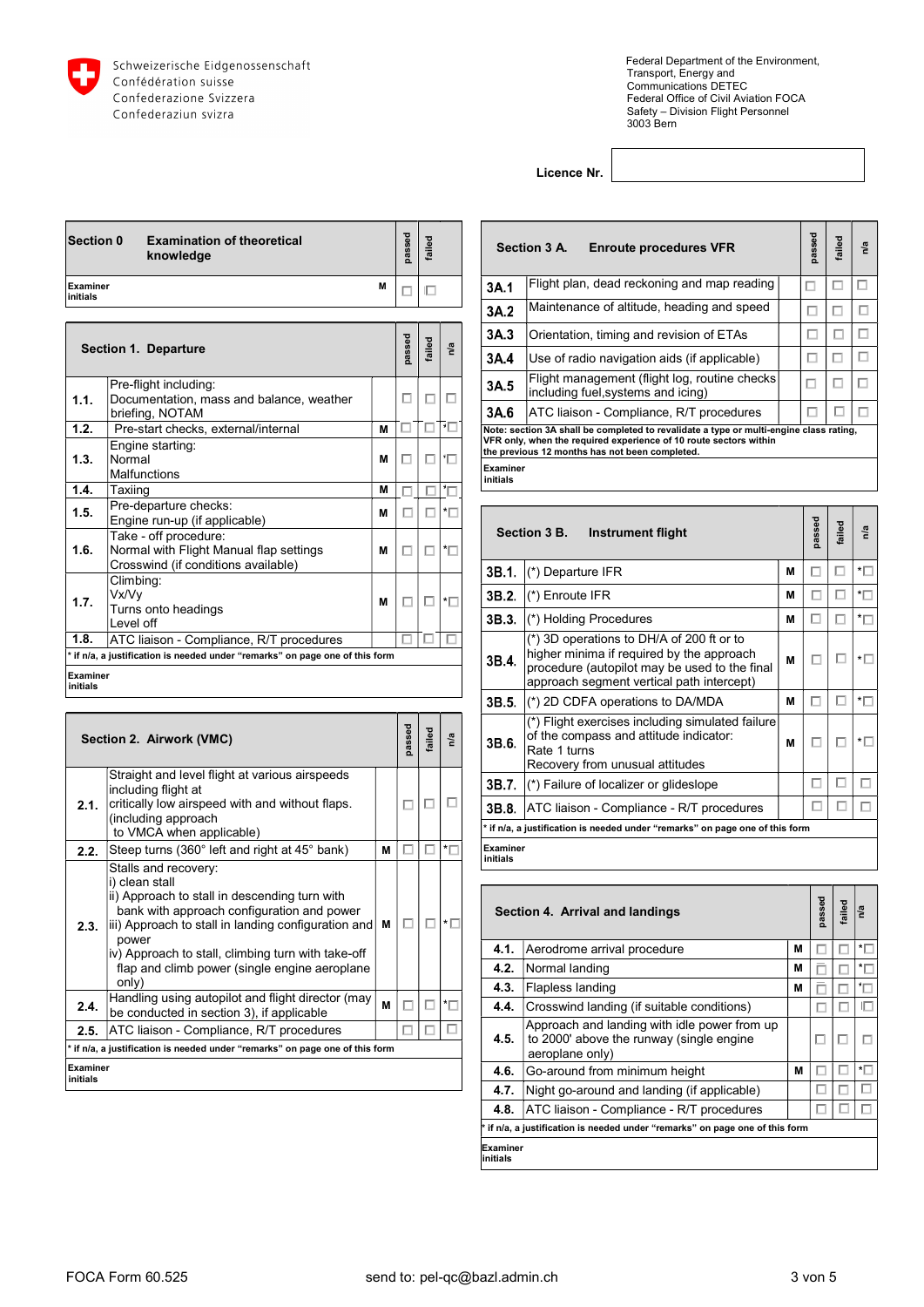

Licence Nr.

|                       | Section 5. Abnormal & emergency procedures                                                          | passed | failed | n/a | <b>MPO to SP</b><br>(shall be fic |                       |
|-----------------------|-----------------------------------------------------------------------------------------------------|--------|--------|-----|-----------------------------------|-----------------------|
|                       | This section may be combined with Sections 1 to 4                                                   |        |        |     |                                   | 1.6                   |
| 5.1.                  | Rejected take-off [at reasonable speed]                                                             | M      |        |     | ∗⊏                                | 4.5 for SE aeroplane  |
| 5.2.                  | Simulated engine failure after take-off (single<br>engine aeroplanes only)                          | M      | □      | п   | 'Γ                                | 4.6 for SE aeroplane  |
| 5.3.                  | Simulated forced landing without power (single<br>engine aeroplanes only)                           | M      | □      |     | ۰Ē                                | 5.2 for SE aeroplane  |
| 5.4.                  | Simulated emergencies:<br>$(i)$ Fire or smoke in flight<br>(ii) Systems malfunctions as appropriate |        | □      |     |                                   | Section 6 for ME aero |
| 5.5.                  | Engine shutdown and restart<br>(ME skill test only)                                                 |        | □      | П   |                                   | One APCH from sect    |
| 5.6.                  | ATC liaison - Compliance - R/T procedures                                                           |        | □      |     |                                   | Examiner<br>initials  |
|                       | if n/a, a justification is needed under "remarks" on page one of this form                          |        |        |     |                                   |                       |
| Examiner<br>linitials |                                                                                                     |        |        |     |                                   |                       |

| <b>MPO to SPO extension only</b><br>(shall be flown as an additional SP flight) |  |   |  | failed | n/a |
|---------------------------------------------------------------------------------|--|---|--|--------|-----|
| 1.6                                                                             |  | M |  |        | Е   |
| 4.5 for SE aeroplane only                                                       |  | М |  |        |     |
| 4.6 for SE aeroplane only                                                       |  | М |  |        | L   |
| 5.2 for SE aeroplane only                                                       |  | М |  |        | H.  |
| Section 6 for ME aeroplane only                                                 |  | М |  |        | Е   |
| One APCH from section 3B                                                        |  | М |  |        |     |
| <b>Examiner</b><br>initials                                                     |  |   |  |        |     |

| Detail of SP flight |           | Departure:  | Destination:   |
|---------------------|-----------|-------------|----------------|
| Block-off:          | Block-on: | Block time: | # of landings: |

|                      | Section 6. Simulated asymmetric flight                                                                      |   |   |  |                          |  | Block-off: | Bloc |
|----------------------|-------------------------------------------------------------------------------------------------------------|---|---|--|--------------------------|--|------------|------|
|                      | This section may be combined with Sections 1 to 5                                                           |   |   |  |                          |  |            |      |
| 6.1.                 | (*) Simulated engine failure during take-off (at<br>a safe altitude unless<br>carried out in FS or FNPT II) | M | E |  | ∗⊟                       |  |            |      |
| 6.2.                 | (*) Asymmetric approach and go-around<br>procedure                                                          | M |   |  | ∗⊓                       |  |            |      |
| 6.3.                 | (*) Asymmetric approach and full stop landing                                                               | M |   |  | $\overline{\phantom{a}}$ |  |            |      |
| 6.4.                 | ATC liaison - Compliance - R/T procedures                                                                   |   | Е |  | Е                        |  |            |      |
|                      | * if n/a, a justification is needed under "remarks" on page one of this form                                |   |   |  |                          |  |            |      |
| Examiner<br>initials |                                                                                                             |   |   |  |                          |  |            |      |

The starred (\*) items shall be flown solely by reference to instruments or the rating will be restricted to VFR only